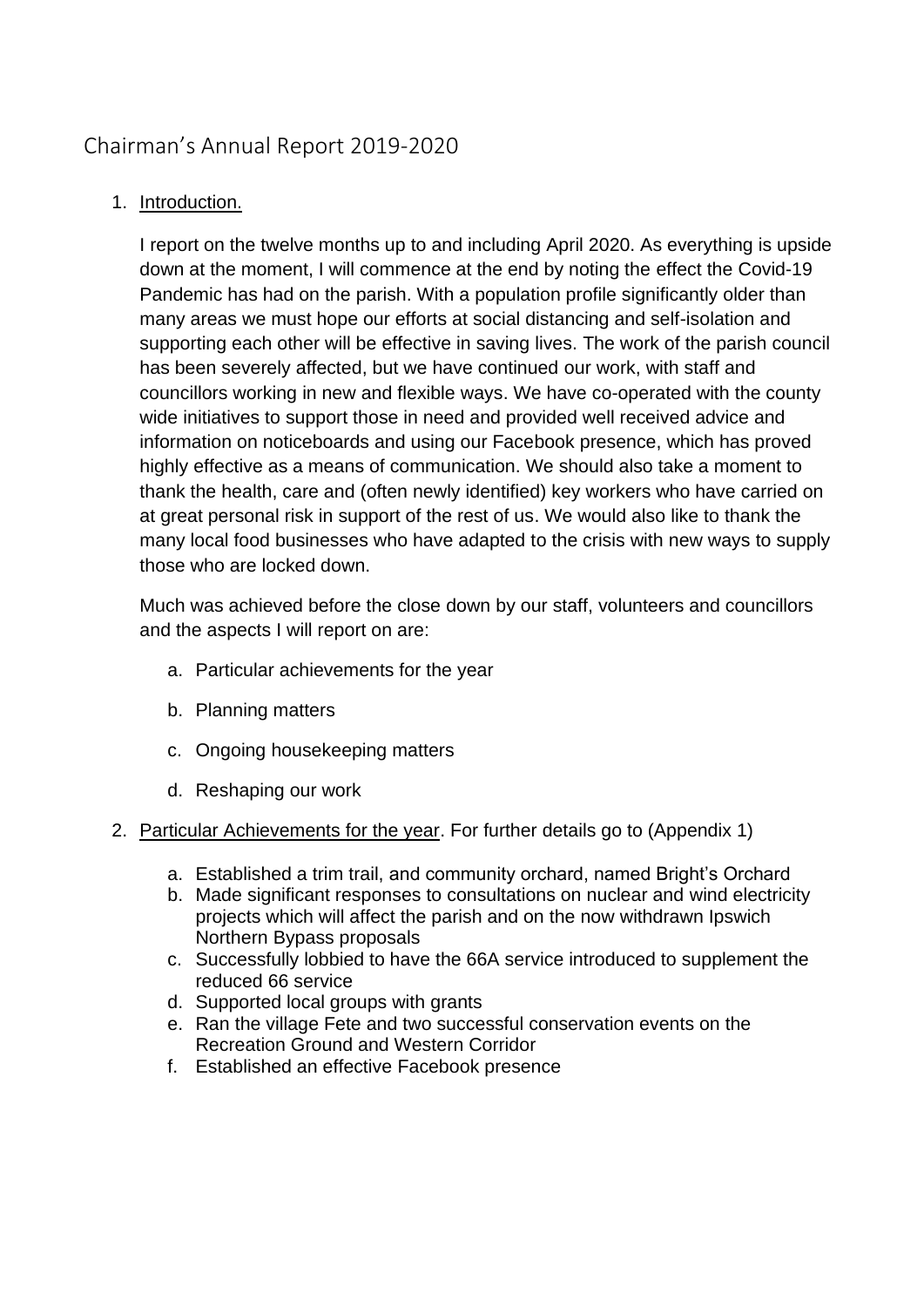- 3. Planning matters. For further details go to (Appendix 2)
	- a. Made comprehensive representations to the planning inspectorate and East Suffolk Council regarding the proposed developments at the police headquarters
	- b. Successfully lobbied for pedestrian crossings, improved design for proposed café in the square and resisted inappropriate infill developments
	- c. Obtained funds from Travis Perkins to mitigate environmental damage their development will cause.
	- d. Continued lobbying ESC and SCC to consider the adverse effect on transport and the environment developments have and to mitigate these. Working with Martlesham Traffic Watch we are establishing monitoring of speeds, noise and air pollution
- 4. Ongoing Housekeeping Matters For further details go to (Appendix 3)
	- a. Organising land maintenance throughout the parish and further developing the Martlesham Common Local Nature Reserve
	- b. Organising monitoring and remedial work needed on play and leisure equipment, footpaths, trees and street furniture
	- c. Organising litter picking
	- d. Supporting Portal Woodlands Conservation Group
	- e. Liaising with the police
	- f. Maintained our exemplary financial, regulatory and legal status
- 5. Reshaping our work
	- a. A number of factors came together during the year to give us the opportunity to review our priorities and strategy
	- b. Declaring a climate emergency
	- c. Ongoing work consolidating the identified priorities of residents into a guiding action plan, which we call Neighbourhood Plan Plus (NP+)
	- d. Crisis in public transport and the need for a sustainable alternative to more road building
	- e. Finance becoming available from extra funding due to our Neighbourhood Plan and the careful management of reserves

#### 6. Neighbourhood Plan Plus

The NP+ incorporating climate emergency measures has therefore become our guide to future strategy. Work on this has necessarily been forestalled by the current circumstances but we plan to prioritise this for the future. It involves:

a. Monitoring and changing the way we carry out the above-mentioned housekeeping activities and special activities we undertake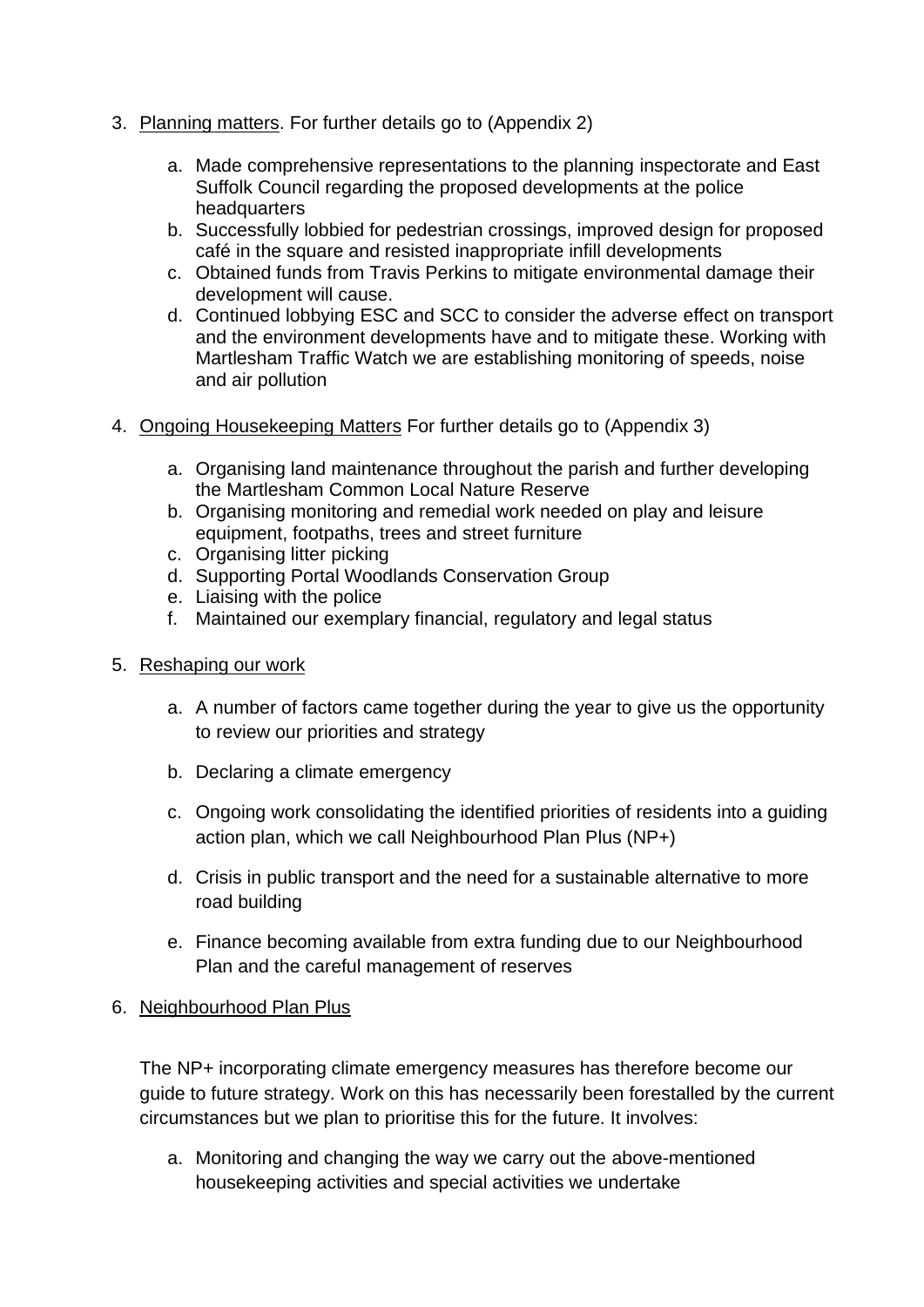- b. Identified the need for greater community involvement in this aspect of our work and allowed a budget to support such activity
- c. We have underway a noise, speed and pollution monitoring exercise to inform future actions and responses.
- d. We continue to work with 12 other parishes on a Local Bus Strategy, and will support the work of "Start" which is seeking sustainable transport solutions for the whole Ipswich area
- e. Other ongoing initiatives, the enhancement of the recreation ground, wildflower project, provision of further sports equipment and refurbishment of play equipment will take these priorities into account
- f. We have advocated 'Plastic action', 'Bike to School Week' and recycling.

### 7. Structure and ways of working of the Parish Council

Inevitably such changes will lead to a review of the structure, aims and mission and activities of the parish council and preliminary work has started on reviewing these. Two developments are however already noteworthy

- a) The launch our Facebook page to enhance our communication with all sections of the community
- b) Our volunteer project is re-invigorating and improving how we recruit new volunteers and look after our many longstanding volunteers

### 8. Personnel

We experienced major changes in council membership: Wally Welch, John Kelso, John Forbes and Leo Brome stood down from the Council all after many years of dedicated service. The May election brought us two new councillors, Ros Jones and Mike Williamson, which left vacancies and since then we recruited Helen Davey, Sarah-Joy Maddeaux and Chris Prime (since resigned). A further resignation by long standing and much valued councillor Jackie Bear leaves us with a complement of twelve out of fifteen councillors. A significant change is that the new members more accurately reflect the geographical spread of the parish, with membership from the Red Lion, Black Tiles, Mill Heath and Martlesham Heath areas.

Finally we must record our thanks to Susan Robertson (Clerk) Diane Linsley (Deputy Clerk) Debbie Chappell (Officer) and Linda Woodhouse (Administrative assistant) for their hard work and dedication without which we could not function.

Michael Irwin, Chairman 2019-20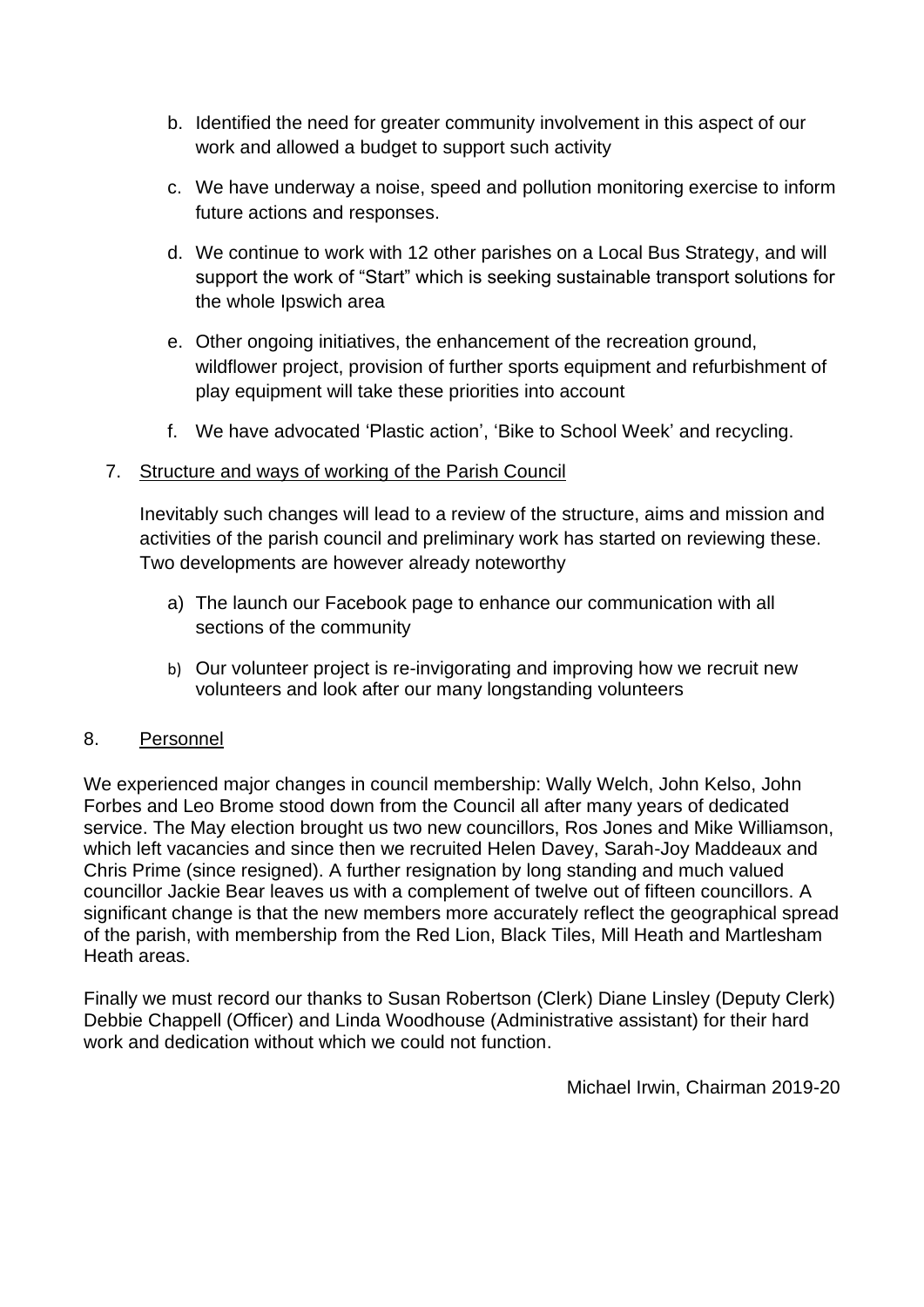#### Appendix 1

- 1. Martlesham trim trail was completed and opened for all in the parish to enjoy in November 2019, this links Mill and Martlesham Heaths with shared exercise facilities and an enhanced footway network
- 2. We have comprehensively researched and submitted substantial responses to the Sizewell C and the Ipswich Northern Route consultations, proposing how the parish can be protected from the environmental damage caused by these projects.
- 3. Community Orchard the planning phase migrated to the action phase. We had Gorseland Primary School enthusiastically respond to our call for volunteers to undertake the first planting phase. We hope this will be continued with phases 2 and 3, hopefully with other schools and young persons' groups joining in. The Martlesham Pre-School children presented pictures of fruit tree and sang at the naming and opening ceremony
- 4. We rallied an effective and very prompt response to the major cuts to local bus services. As a result, we managed a temporary reprieve to the service around Eagle Way, which will be carried forward if the Parish supports and uses the service to prove its need and viability
- 5. Another successful Village Fete in July was delivered by our Fete team, with a wider range of activities for family and sporting fun, and of course the planning was in place for the 2020 event which was cancelled due to the pandemic
- 6. We hosted 2 very successful conservation events which were supported by many volunteers - the Recreation Ground work party in October with the invaluable help of the Suffolk Coasts and Heaths AONB Project and also ESC (Norse) for cutting the sedgebed before the event; and the Megabash on the Western Corridor in January led by Greenways Project.
- 7. Launched our Facebook page to enhance our communication with all sections of the community - and which proved very timely with the Coronavirus pandemic. It allowed us to get information out quickly to the community, promoting the local Government pandemic response as well as informing the public of forthcoming road closures, footpath works, tree works and general putting the 'local' into local government for the Parish
- 8. We are awarded £3496 in grants to the Greenways Project, Martlesham Conservation Group, Martlesham in Bloom, The Saplings., Suffolk Accident Rescue Service, Citizens Advice Felixstowe & District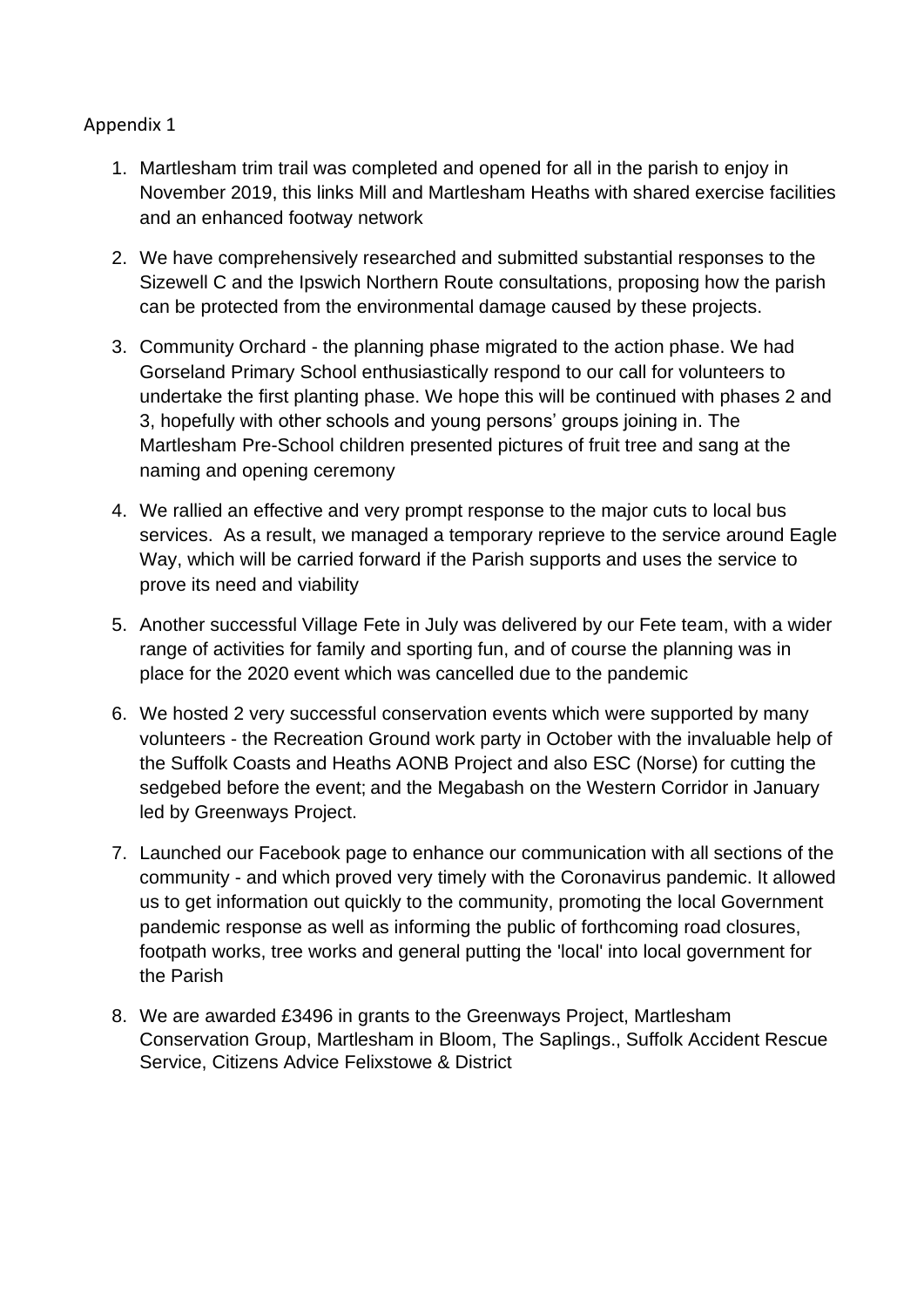#### Appendix 2

- 1. We made strong representations before and in front of the Planning Inspectorate at the August and September 2019 Suffolk Local Plan Hearings, making strenuous representations against proposed developments at the Woodbridge Town Football Club site, at the Suffolk Police HQ for 300 houses, and to resist attempts to override the MNP. We also objected to the Police HQ planning application on the grounds that decisions should be made locally within the terms of the neighbourhood plan, proper consultation had not taken place with ourselves and district councillors and the coronavirus situation made effective decision making impossible in this case; and that the plans were too vague and incomplete to safely give approval to. This matter is still ongoing.
- 2. We made a comprehensive response to the plans for retirement homes to be built on the eastern car park. Although not opposed to these in principle we seek safeguards to protect the Green, neighbouring land protected from development and existing residents from detriment and to ensure adequate car parking is provided
- 3. After years of lobbying pedestrian crossings on Anson & Felixstowe Roads were installed
- 4. We challenged the Travis Perkins planning permission on Hilton Road supporting local objection, and whilst we did not defeat the application, we were able to get some mitigation funding to finance maintaining the adjacent County Wildlife Site/Common.
- 5. We maintained our efforts to have a positive input into the Brightwell Lakes (BT) development for the benefit of existing and new residents. This has been delayed, as no suitable builders have come forward and the ongoing confusion regarding highways issues. We still don't know when detailed plans allowing the development to begin will be published and consulted upon.
- 6. With Martlesham Traffic Watch, there is a programme to monitor traffic movements, speeds and air and noise pollution. The data will provide hard evidence to strengthen our responses to consultations and planning applications to ensure concerns about environmental quality and amenity to residents are not overlooked
- 7. As a result of our input, improved more eco friendly café proposals in The Square.
- 8. We successfully resisted infill housing development on Martlesham Heath; with the support of East Suffolk Council, this was rejected on appeal.
- 9. Represented the needs of the parish at community planning events, county-wide planning events and planning road shows
- 10.Over the year, we commented on 59 planning applications, mostly for local extensions but we also opposed an application for a major housing development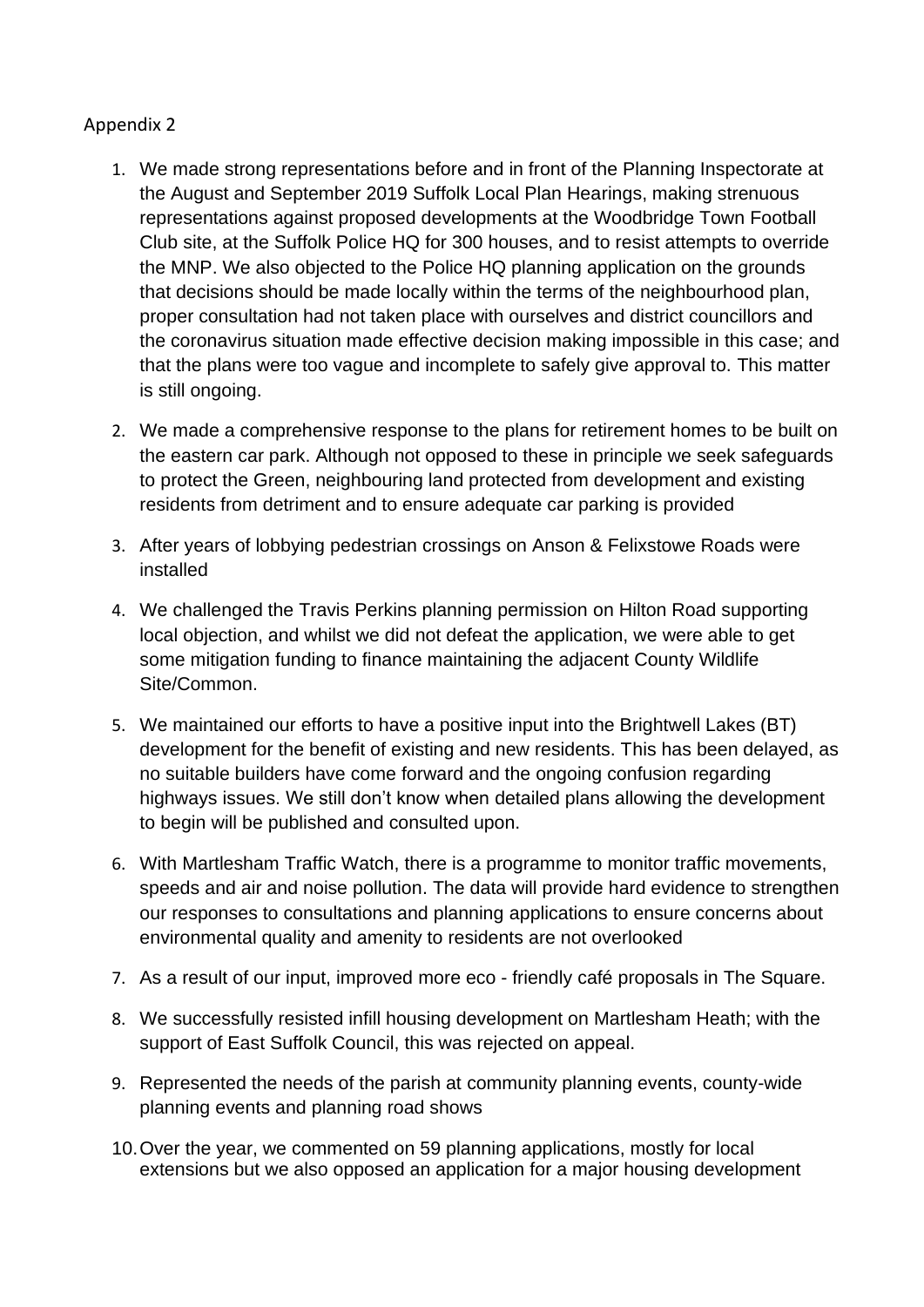near the Seven Hills roundabout 'Orwell Green' which, although outside our parish, would affect us in terms of increased pressure on local infrastructure.